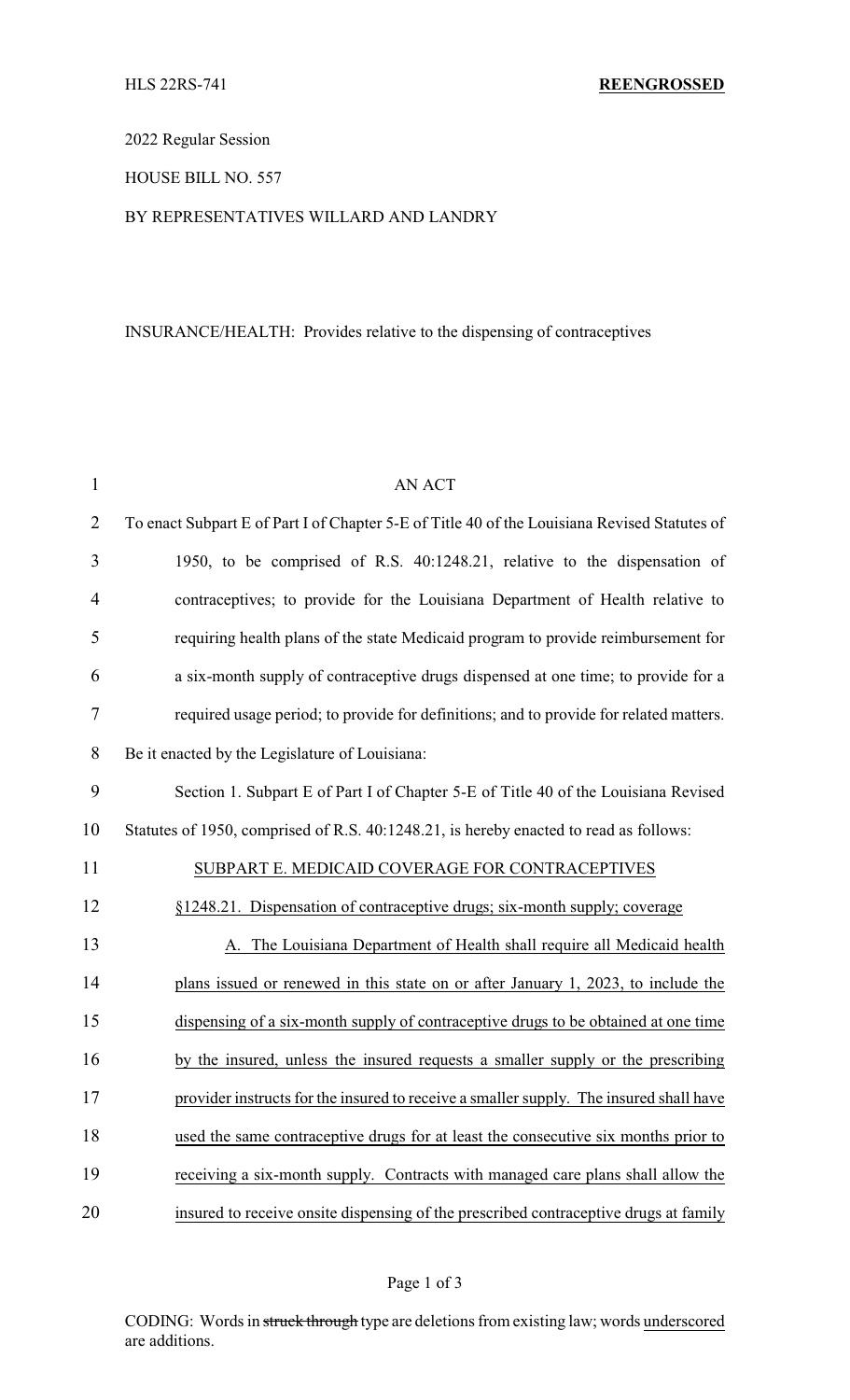| $\mathbf{1}$ | practice clinics, if available. Dispensing practices shall follow all clinical guidelines |  |
|--------------|-------------------------------------------------------------------------------------------|--|
| 2            | for appropriate prescribing and dispensing to ensure the health of the insured while      |  |
| 3            | maximizing access to effective contraceptive drugs.                                       |  |
| 4            | B. For purposes of this Section, "contraceptive drugs" means all drugs                    |  |
| 5            | approved by the United States Food and Drug Administration that are used to               |  |
| 6            | prevent pregnancy including but not limited to hormonal drugs administered orally,        |  |
| 7            | transdermally, and intravaginally.                                                        |  |
|              |                                                                                           |  |

## DIGEST

The digest printed below was prepared by House Legislative Services. It constitutes no part of the legislative instrument. The keyword, one-liner, abstract, and digest do not constitute part of the law or proof or indicia of legislative intent. [R.S. 1:13(B) and 24:177(E)]

| HB 557 Reengrossed | 2022 Regular Session | Willard |
|--------------------|----------------------|---------|
|                    |                      |         |
|                    |                      |         |

**Abstract:** Requires Medicaid health plans to reimburse for a six-month supply of contraceptive drugs dispensed at one time.

Proposed law requires Medicaid health plans to reimburse for a six-month supply of contraceptive drugs to be obtained at once by the insured, unless the insured requests a smaller supply or the prescribing provider instructs for the insured to receive a smaller supply. Further requires the insured to have used the same contraceptive drugs for at least the consecutive 6 months prior to receiving a six-month supply.

Proposed law requires Medicaid health plans to allow the insured to receive the contraceptive drugs onsite at familypractice clinics, if available. Further requires dispensing practices to follow all clinical guidelines for appropriate prescribing and dispensing to ensure the health of the insured while maximizing access to effective contraceptive drugs.

Proposed law defines "contraceptive drugs".

(Adds R.S. 40:1248.21)

### Summary of Amendments Adopted by House

- The Committee Amendments Proposed by House Committee on Insurance to the original bill:
- 1. Clarify that the dispensing of contraceptive drugs onsite at the provider's office is required if the prescribing provider is contracted with the health coverage plan or the plan's pharmacy benefit manager to dispense outpatient prescription drugs through the plan's pharmacy benefit.
- 2. Change the disbursement of contraceptive drugs from a 12-month supply to a six-month supply.
- 3. Decrease the time frame for which the insured is required to have consecutively used the contraceptive drugs from 12 months to six months.